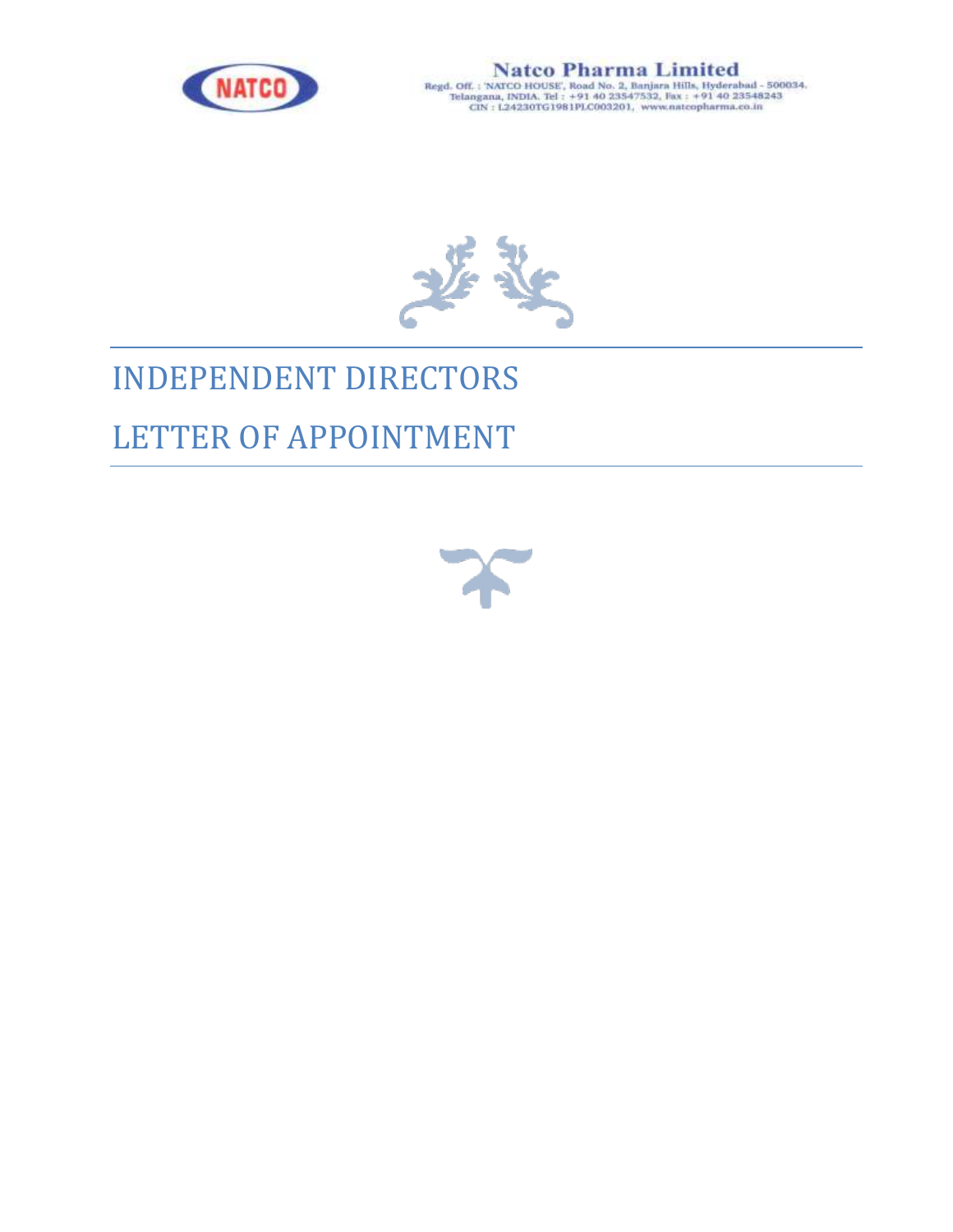

## **LETTER OF APPOINTMENT**

Date:

Dear  $\_\_$ 

We thank you for your confirmation to our Company (the "Company") that you meet the "independence" criteria as envisaged in Section 149(6) of the Companies Act, 2013("the Act") and Clause 49 of the Listing Agreement.

Pursuant to your confirmation, we are pleased to confirm that upon the recommendation of the Board, the shareholders at their 31<sup>st</sup> Annual General Meeting held on 27<sup>th</sup> September, 2014 have approved your appointment as an Independent Director on the Board of Directors of the Company.

The terms of your appointment, as set out in this letter, are subject to the applicable provisions of the Companies Act, 2013, Clause 49 of the Listing Agreement and the Articles of Association of the Company.

The terms and conditions of your appointment are as follows:

#### **1. Appointment:**

- (1) You will hold office as a Non-Executive Independent Director on the Board of Directors of the Company for a term of 5 consecutive years with effect from 27th September, 2014.
- (2) In compliance with provisions of Section 149(13) of the Companies Act, 2013, your directorship is not liable to retire by rotation.
- (3) Your appointment and tenure as Independent Director shall be in consistent with the applicable provisions of the Companies Act, 2013 and the Listing Agreement.
- (4) Your re appointment at the end of the Term shall be based on the recommendation of the Nomination and Remuneration Committee and subject to the approval of the Board and the shareholders. Your re appointment would be considered by the Board based on the outcome of the performance evaluation process and you continuing to meet the independence criteria

#### **2. Membership of Committees:**

The Board of Directors may appoint you as a Member of one or more of existing Committee(s) or Committee(s) set up in the future. Your appointment on such Committee(s) will be subject to the applicable laws and regulations.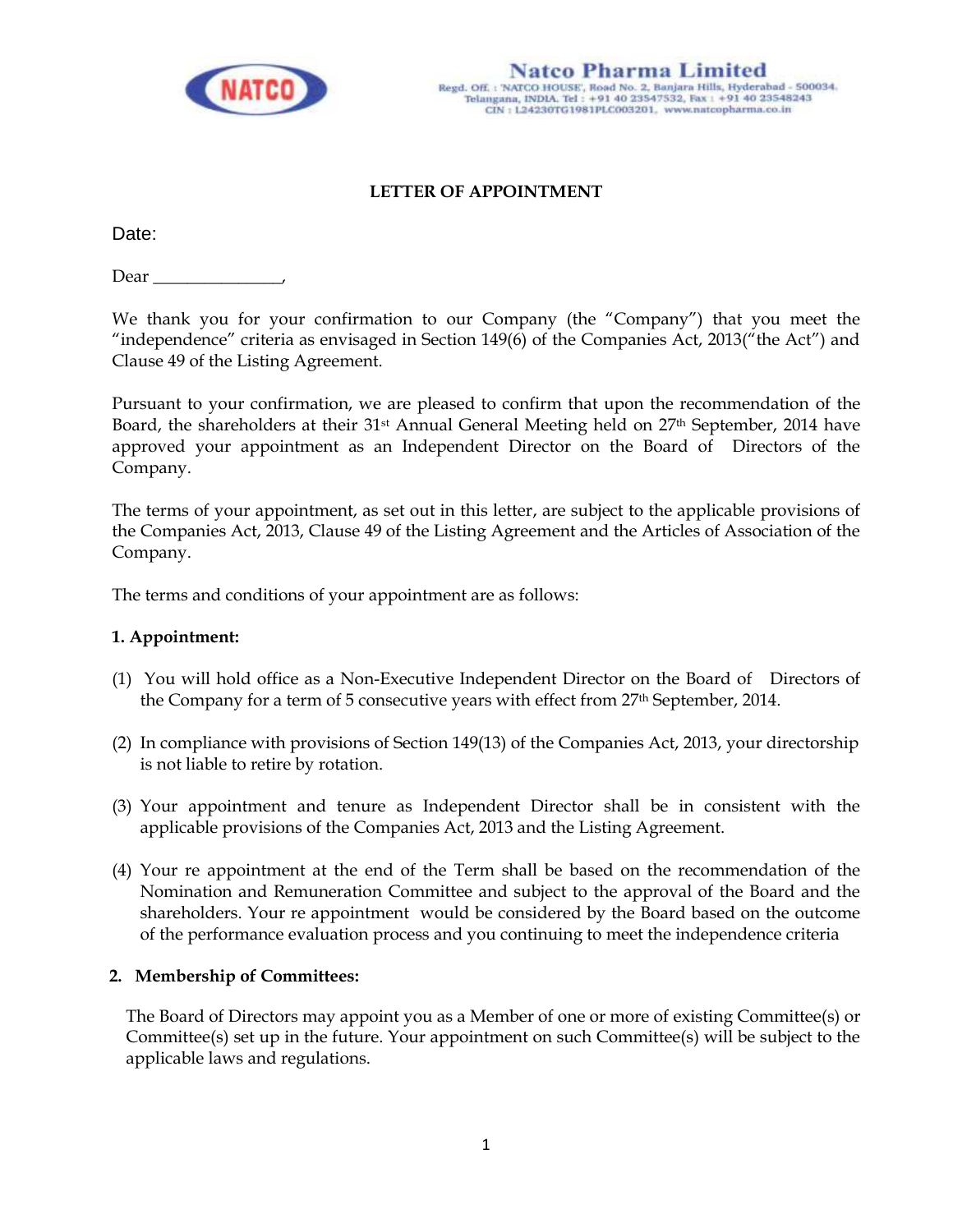

#### **3. Time Commitment:**

- (a) As a Non-Executive Director you are expected to bring objectivity and independence of view to the Board's discussions and help to provide the Board with effective leadership in relation to the Company's strategy, performance, and risk management as well as ensuring high standards of financial probity and corporate governance. The Board and the Audit Committee Members generally meets atleast four times in a year. Nomination and Remuneration Committee, Stakeholders Relationship Committee ordinarily convened as per the requirement. You will be expected to attend Meetings of Board, Committees of the Board to which you may be appointed and Shareholders meetings and to devote such time to your duties, as appropriate for you to discharge your duties effectively.
- (b) By accepting this appointment, you confirm that you are able to allocate sufficient time to meet the expectations from your role to the satisfaction of the Board.

#### **4. Role, duties and responsibilities:**

- (a) Your role and duties will be those normally required of a Non-Executive Independent Director under the Companies Act, 2013 and the Listing agreement. As a member of the Board you along with other Directors will be collectively responsible for meeting the following objectives :
	- (i) You shall act in accordance with the requirement under the Act, Listing Agreement and the Articles of Association.
	- (ii) You shall act in good faith in order to promote the objects of the Company for the benefit of its members as a whole, and in the best interest of the Company, its employees, the community and for the protection of environment.
	- (iii) You shall monitor the performance of the Management and ensure that the Company adheres to high standards of values and ethical conduct of business.
	- (iv) You shall discharge your duties with due and reasonable care, skill and diligence.
	- (v) You shall not involve yourself in a situation in which you may have a direct or indirect interest that conflicts, or possibly may conflict, with the interest of the Company.
	- (vi) You should scrutinize and evaluate the performance of management in meeting agreed goals and objectives
	- (vii) You should satisfy yourself on the integrity of financial information and that financial controls and systems of risk management are effective.
	- (viii) You also responsible for providing guidance in the area of your experience.
		- (ix) You shall not assign your office as Director and any assignments so made shall be void.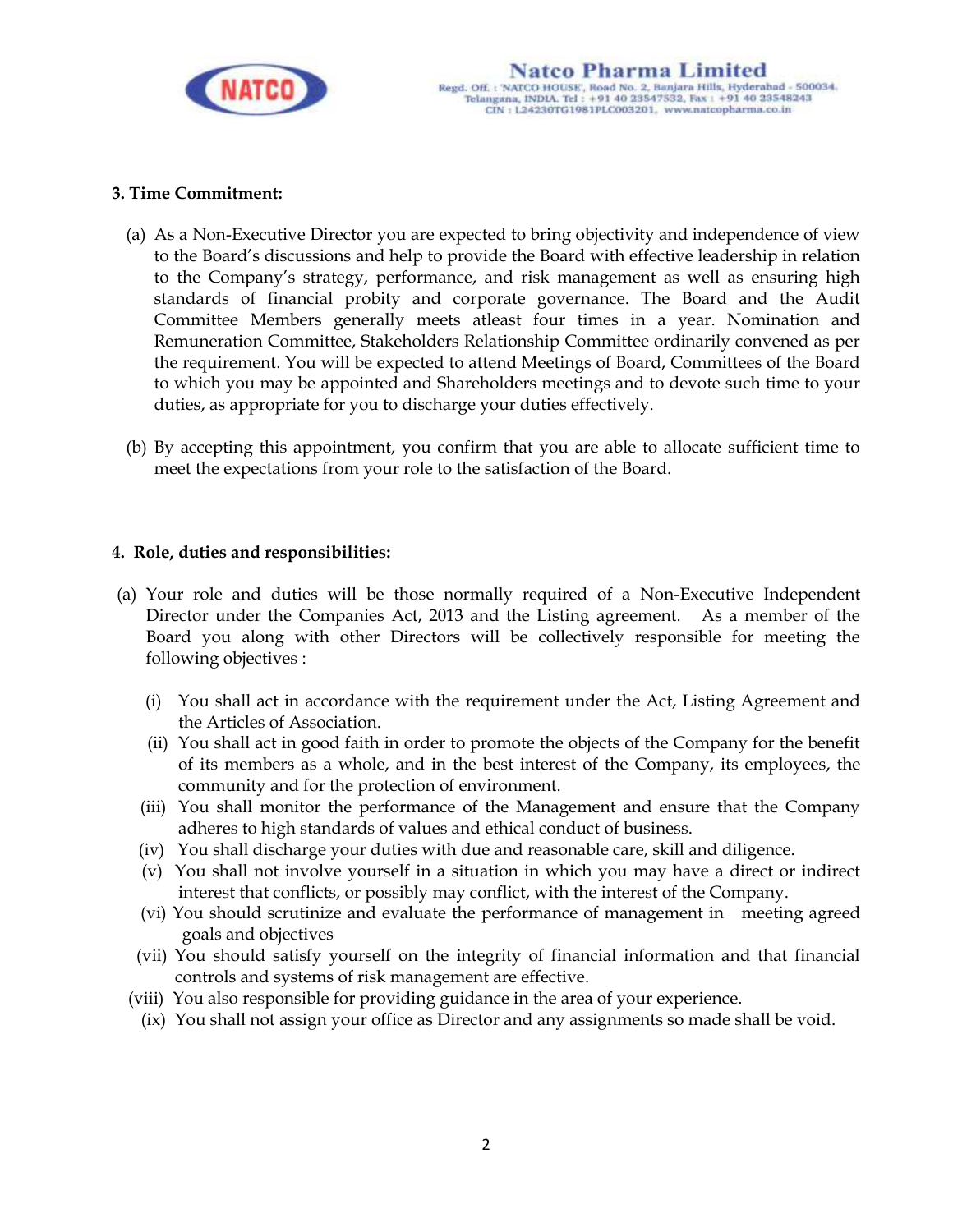

#### **5. Remuneration :**

(a) You will be paid sitting fees for attending the meetings of the Board and its Committees as decided by the Board from time to time. The sitting fees presently paid to the Non-Executive Independent Director is Rs.20,000/- per meeting of the Board and Rs.5,000/- per Meetings of Committees constituted by the Board.

In addition to the remuneration described above, the Company will, for the period of your appointment, reimburse you for travel, hotel and other incidental expenses incurred by you in the performance of your role and duties.

#### **6. Code of Conduct and ethics**

(a) During the appointment, you are required to comply with regulations as contained in Schedule IV to the Companies Act, 2013, including Code of Conduct and ethics for Board of Directors and Senior Management and duties of directors as provided in Section 166 of the Act and requirements of Clause 49 of the Listing Agreement and such other requirements as the Board of Directors may from time to time specify.

#### **7. Training and Development**

The Company may, if required, conduct formal induction program for its Independent Directors. The Company shall, as may be required, support Directors to continually update their skills and knowledge and improve their familiarity with the company and its business.

#### **8. Performance Evaluation**

The Board of Directors will carry out an evaluation of the performance of the Board as a whole, Board Committees and Directors on an annual basis. Your appointment and re-appointment on the Board shall subject to the outcome of the yearly evaluation process.

#### **9. Disclosure of Interest :**

 During the term, you agree to promptly notify the Company of any change in your directorship and provide such other disclosures and information as may be required under the applicable law. You shall disclose material interest that in any transaction or arrangement that the Company has entered into. Such interest should be disclosed no later than when the transaction or arrangement comes up at a Board meeting so that the Minutes may record your interest appropriately. You also agree that upon becoming aware of any potential conflict of interest with your position as Independent Director of the Company, you shall promptly disclose the same to the Chairman.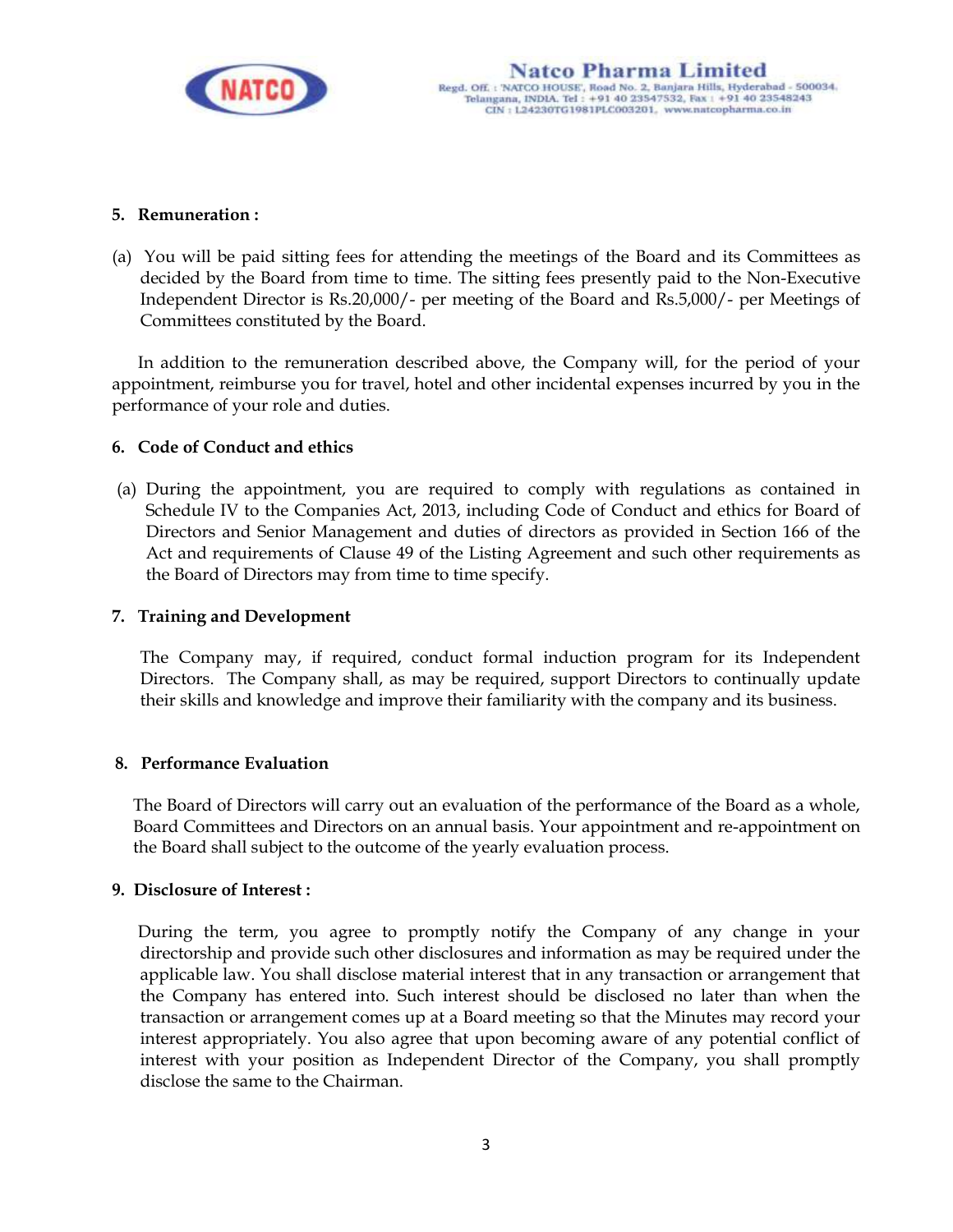

#### **10. Confidentiality**

- (a) All information acquired during your appointment is confidential to the Company and should not be released, either during your appointment or following termination (by whatever means) to third parties without prior clearance from the Chairman unless required by law or by the rules of any stock exchange or regulatory body. On reasonable request, you shall surrender any documents and other materials made available to you by the Company.
- (b) Your attention is also drawn to the requirements under the applicable regulations and the Company's Insider Trading Code which concern the disclosure of price sensitive information and dealing in the securities of the Company. Consequently you should avoid making any statements or performing any transactions that might risk a breach of these requirements without prior clearance from the Chairman.

#### **11. Termination**

- (a) You may resign from your position at any time and should you wish to do so, you are requested to serve a reasonable written notice on the Board stating the reason(s) for resignation.
- (b) Continuation of your appointment is contingent on your getting re-elected by the shareholders in accordance with provisions of Companies Act, 2013 and the Articles of Association of the Company, from time to time in force. You will not be entitled to compensation if the shareholders do not re-elect you at any time.
- (c) Your appointment may also be terminated prior to completion of your term in accordance with the provisions of the Act, upon violation of any provisions of Conduct of Conduct and Ethics for Directors or if you fail to meet the criteria for independence as envisaged in the Act and Listing Agreement.

#### **12. General :**

- (a) In line with provisions of Clause IV, sub-clause 6 of Schedule IV, under the Companies Act, 2013, the Company will arrange to display the terms and conditions of your appointment on the Company's website.
- (b) This letter and any non-contractual obligations arising out of or in connection with this Letter are governed by, and shall be construed in accordance with, the laws of India.

This letter constitutes neither a contract for services nor a service contract.

The Board is confident that the Company will benefit immensely from your rich experience and that you would be an integral part of the growth of the Company.